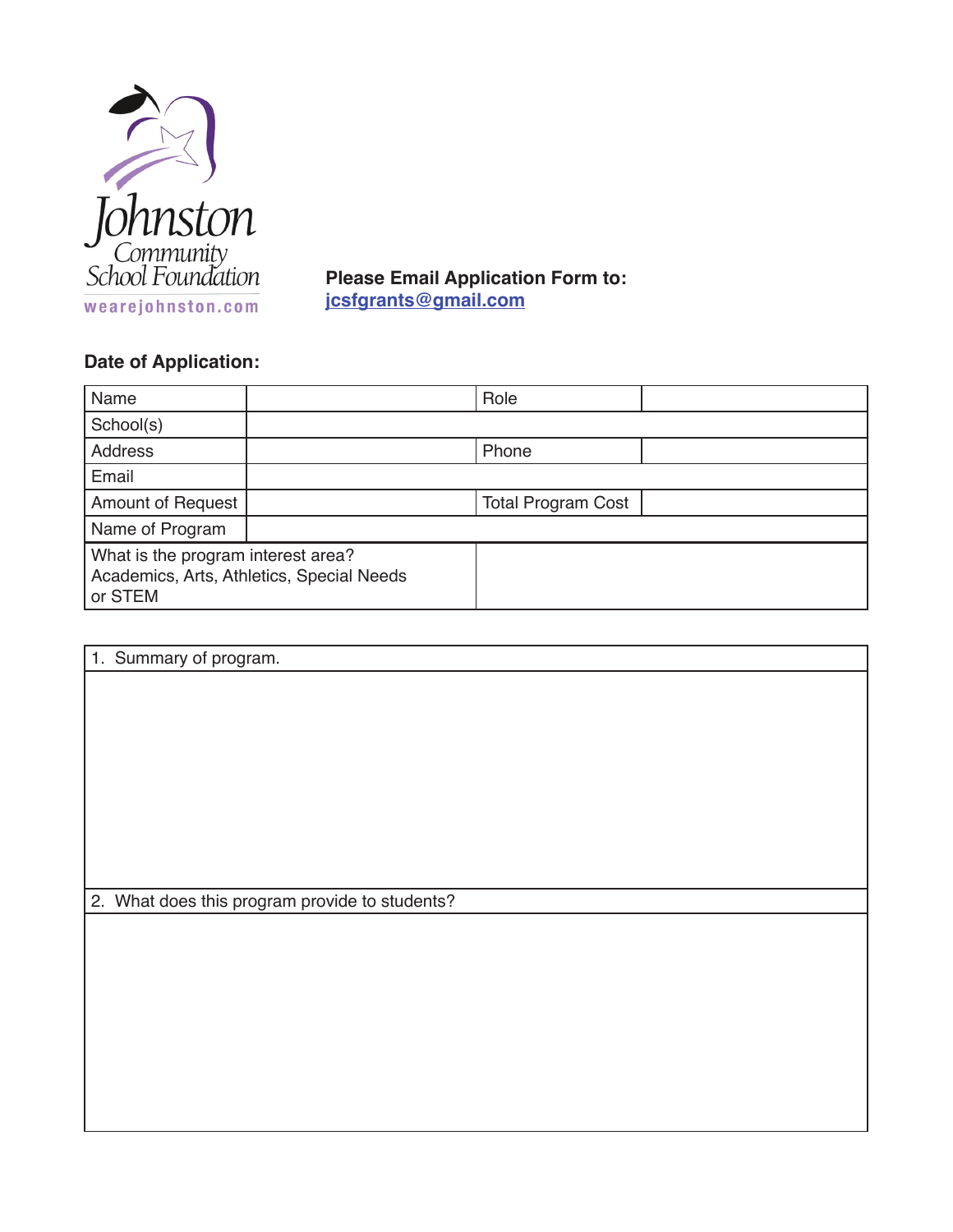3. How does this program promote collaboration? 4. How will this program enhance the goals of the school district? 5. How would you describe the student population that will benefit from this program? 6. How will the success of this program be measured?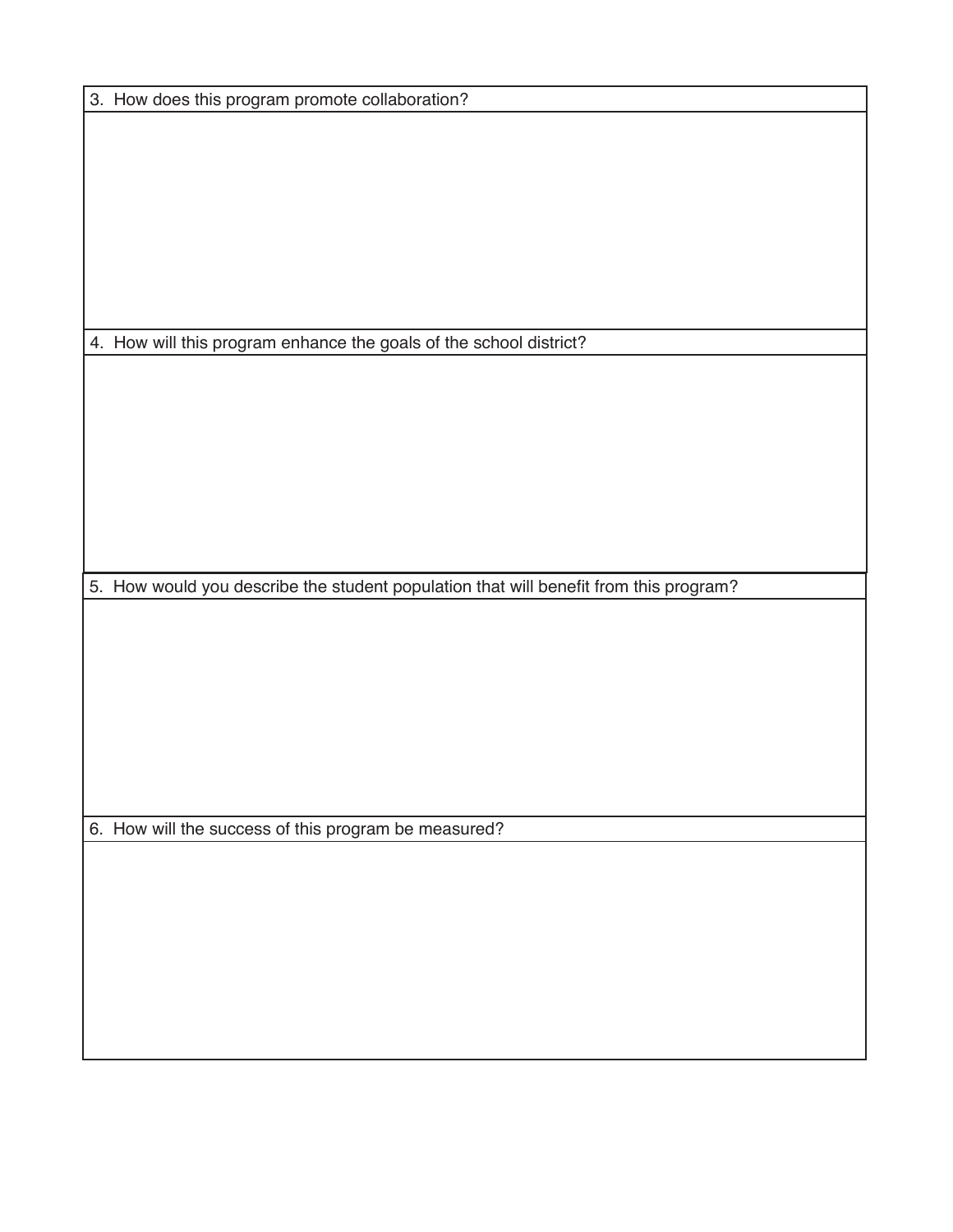| 7. Will this program have recurring expenses? If so, how will future expenses be funded? |                         |         |         |  |
|------------------------------------------------------------------------------------------|-------------------------|---------|---------|--|
|                                                                                          |                         |         |         |  |
|                                                                                          |                         |         |         |  |
|                                                                                          |                         |         |         |  |
|                                                                                          |                         |         |         |  |
|                                                                                          |                         |         |         |  |
|                                                                                          |                         |         |         |  |
|                                                                                          |                         |         |         |  |
| 8. Please list sources of other funding requested or secured:<br>Source/Name:            |                         | Amount: |         |  |
|                                                                                          |                         |         |         |  |
|                                                                                          |                         |         |         |  |
|                                                                                          |                         |         |         |  |
|                                                                                          |                         |         |         |  |
|                                                                                          |                         |         |         |  |
| 9. Please outline an estimated budget for requested funds and timeline of spending:      |                         |         |         |  |
| <b>Anticipated Date</b><br>of Expense:                                                   | Description of Expense: |         | Amount: |  |
|                                                                                          |                         |         |         |  |
|                                                                                          |                         |         |         |  |
|                                                                                          |                         |         |         |  |
|                                                                                          |                         |         |         |  |
|                                                                                          |                         |         |         |  |
|                                                                                          |                         |         |         |  |
|                                                                                          |                         |         |         |  |
|                                                                                          |                         |         |         |  |